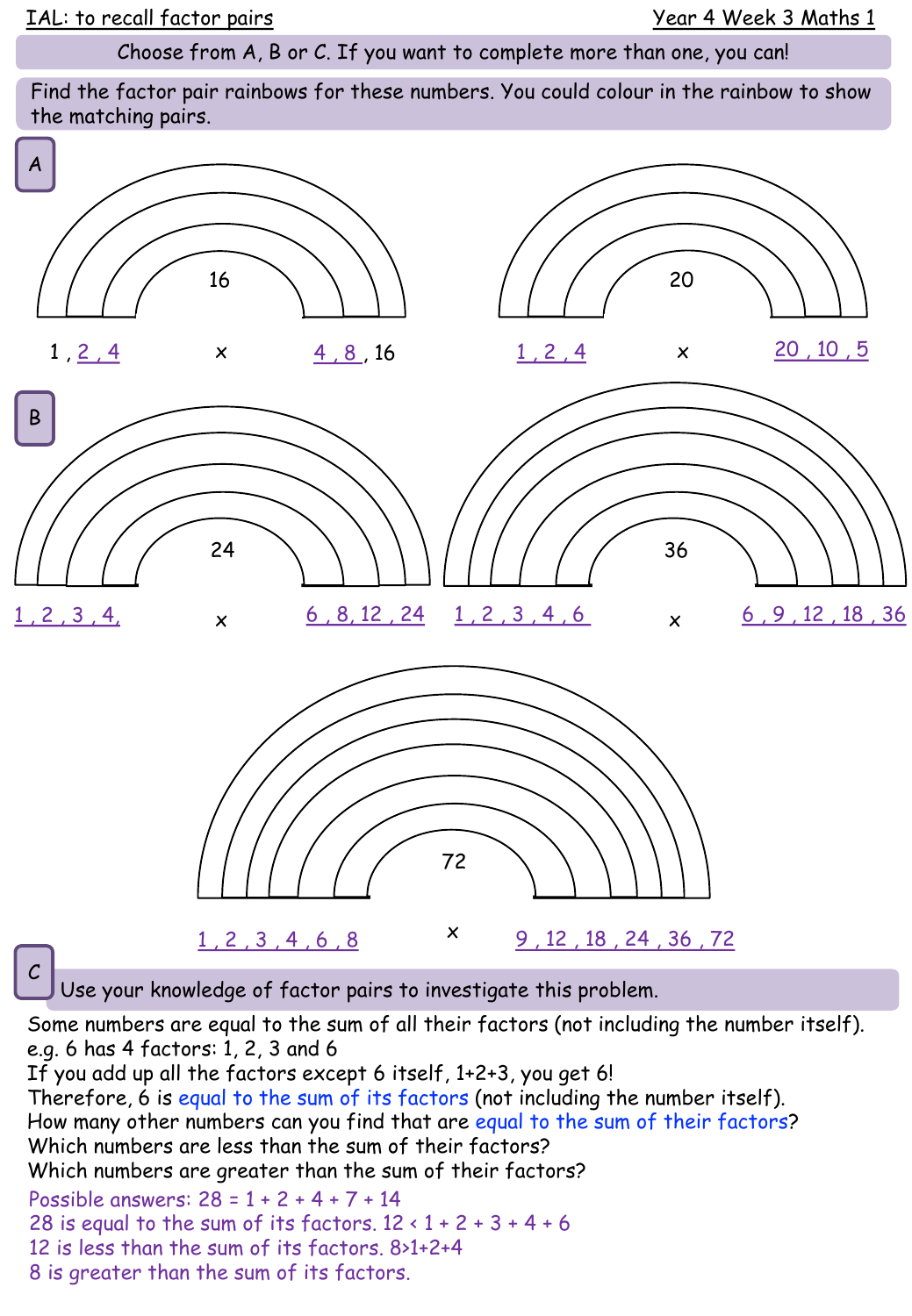## Website to support your learning: <https://www.bbc.co.uk/bitesize/articles/z6vr47h>



 $\mathsf{B}$  Use column addition to solve these worded problems.

- 1. If Fred has 137 toy cars and George has 135 toy cars, how many do they have altogether?
	- 272
- 2. One farmer has 336 lambs in the first year and 287 lambs in the second years. How many lambs did the farmer have over the two years? 623
- 3. A grocer sold 127 bags of sweets on Monday, 184 bags on Tuesday and 42 bags on Wednesday. How many bags of sweets did the grocer sell in total?

353

4. A man bought a pack of 2840 balloons. Then, he bought a pack of 1230 streamers as well as 270 banners for a party. How many decorations did he buy in all?

4340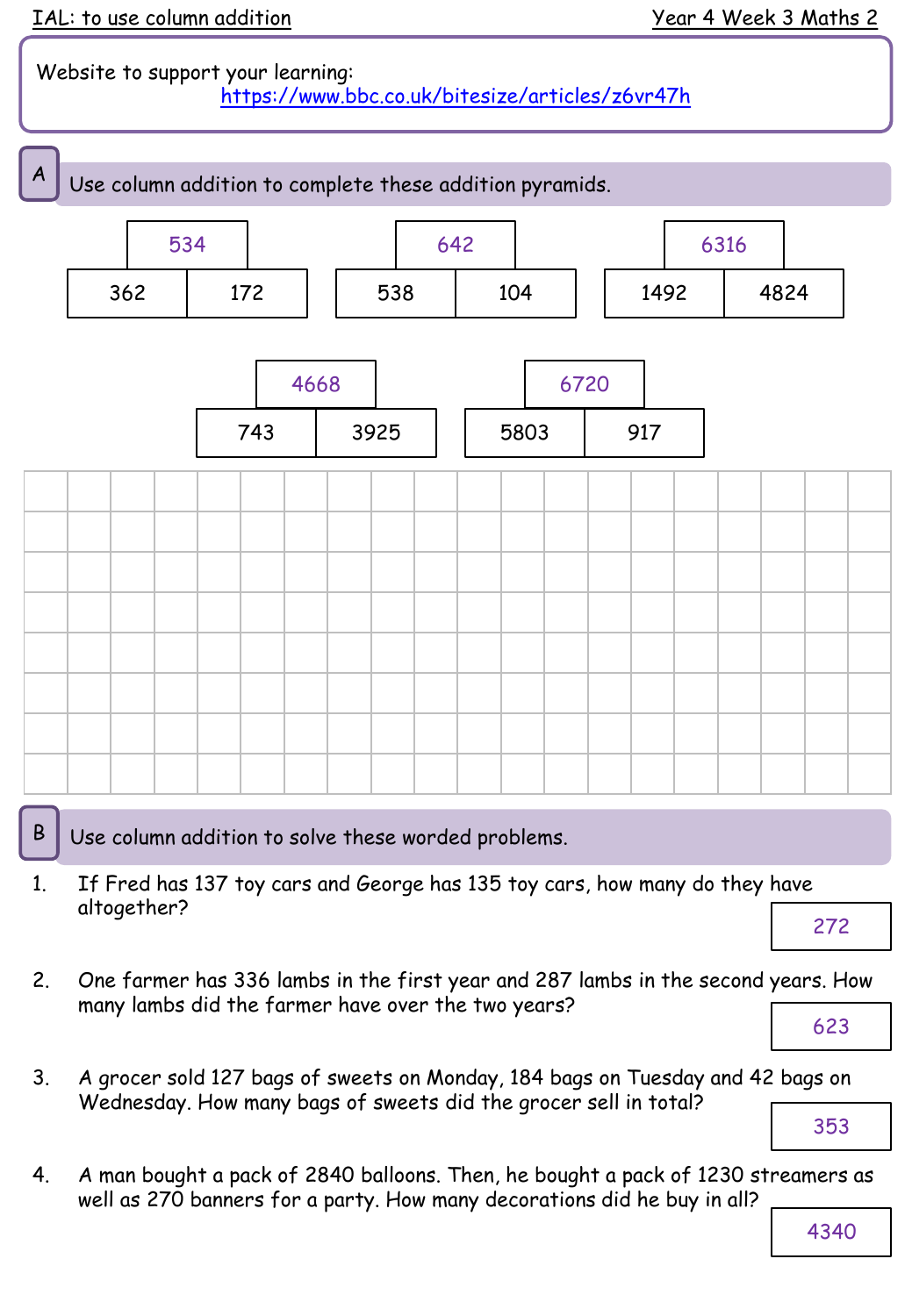Use your knowledge of column addition to investigate these problems.

5 8 1) How many different ways can you complete this missing number problem? 8 8 Possible answers:







There are 10 possible answers.

2) Rosie adds two numbers together that add up to 4444.



Possible answers:

There are more possible pairs. This includes 0 as an even number. Discussion could be had around whether 0 is odd or even and why.

Websites to extend your learning: <https://mathsframe.co.uk/en/resources/category/9/addition-and-subtraction>

<https://www.topmarks.co.uk/Flash.aspx?a=activity11>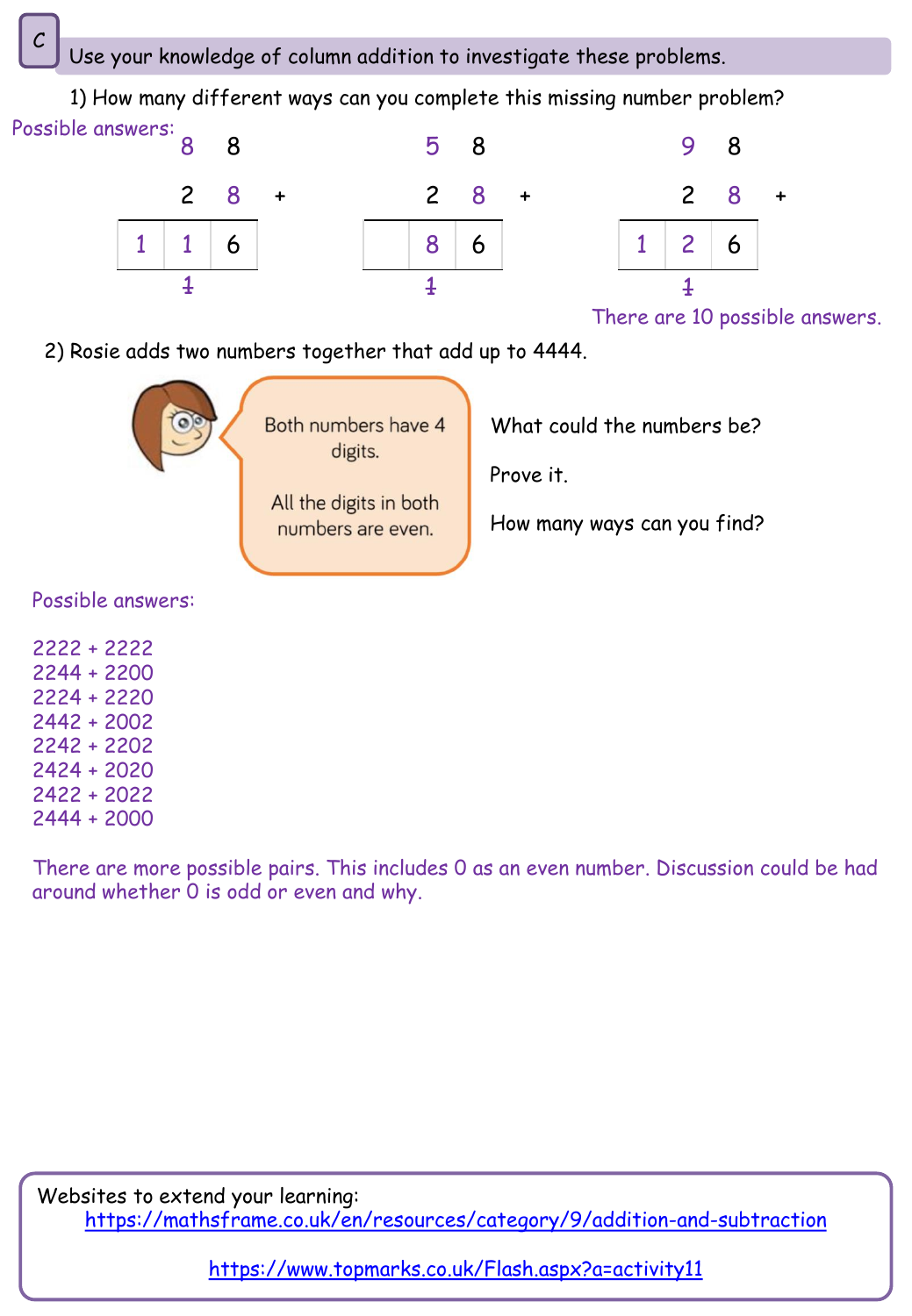

Use pictorial representations to help solve these calculations.

At the pet shop, there are an equal number of rabbits in hutches. Here are the current rabbits in hutches.

1a) How many rabbits are in each hutch? \_

| b) $\frac{1}{6}$ = 4 | $\frac{2}{6}$ = 8  | $\frac{3}{6}$ = 12 |
|----------------------|--------------------|--------------------|
| $\frac{4}{6}$ = 16   | $\frac{5}{6}$ = 20 | $\frac{6}{6}$ = 24 |

2) The pet shop also has 40 mice in 8 hutches, each holding the same number.

| $\frac{1}{8}$ = 5  | $\frac{2}{8}$ = 10 | $\frac{3}{8}$ = 15         |
|--------------------|--------------------|----------------------------|
| $\frac{4}{8}$ = 20 | $\frac{5}{8}$ = 25 | $\frac{6}{8}$ = 30         |
| $\frac{7}{8}$ = 35 | $\frac{8}{8}$ = 40 | $\left(\frac{e}{e}\right)$ |

2) There are some guinea pigs at the pet shop. They put one sixth of them in one hutch. There are 3 in each hutch. How many guinea pigs does the pet shop have in total? Use the space below to show how you worked out your answer.

| $\frac{1}{6}$ = 3  | $\frac{2}{6}$ = 6  | $\frac{3}{6}$ = 9  |
|--------------------|--------------------|--------------------|
| $\frac{4}{6}$ = 12 | $\frac{5}{6}$ = 15 | $\frac{6}{6}$ = 18 |



guinea pigs